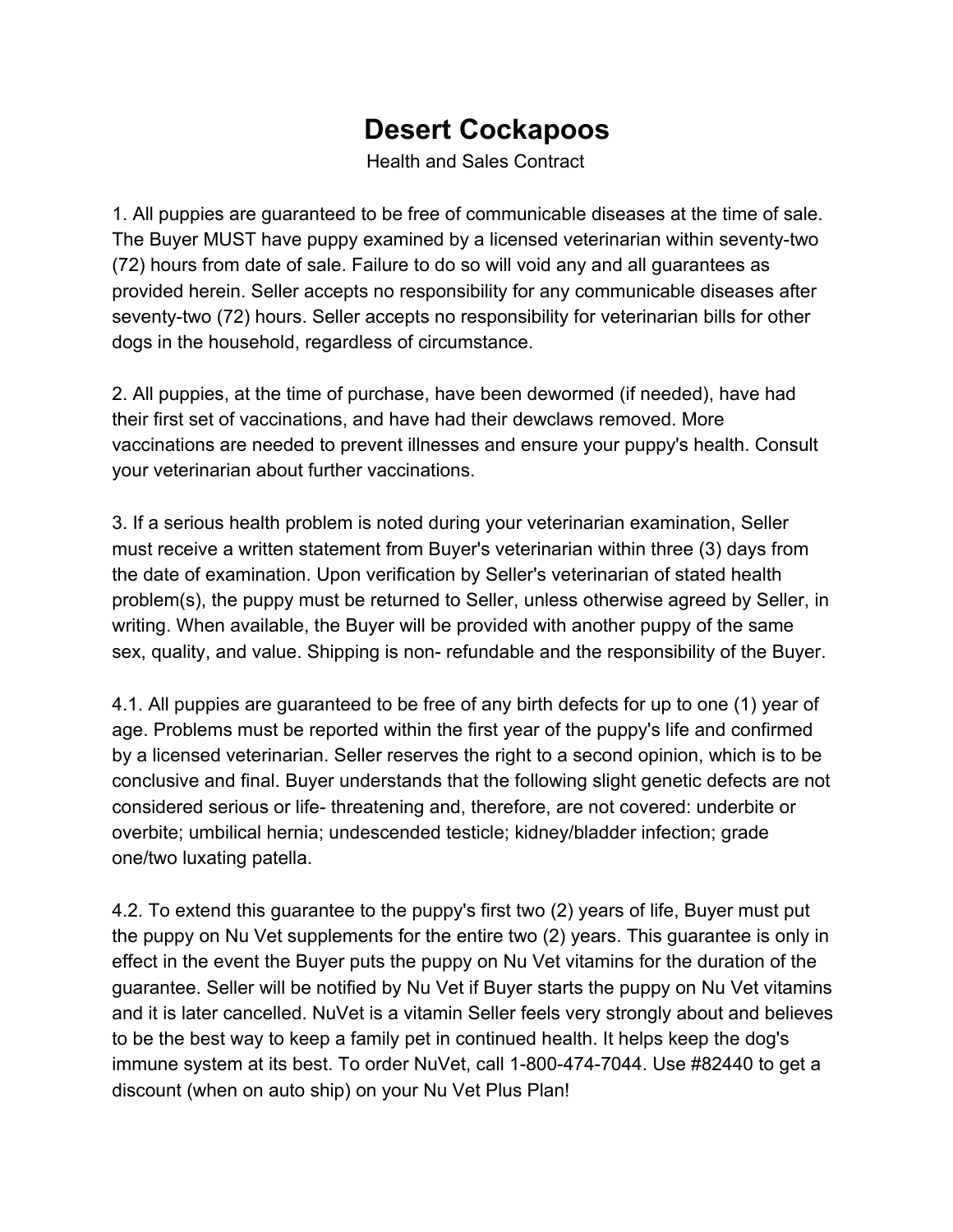5. The temperament of your puppy is based on the amount of time YOU give to your dog and to its development and socialization. Obedience classes are recommended for all puppies. Although we try to predict mature size of our pups, we cannot guarantee it.

6. The Seller is not responsible for any problems with landlords, family members, work, or allergies. Seller will help in placement of the puppy if Buyer is unable to keep him/her for any reason.

7. Seller is NOT responsible for any vet bills incurred.

8. Any and all deposits are NON-REFUNDABLE. All Sales are FINAL.

9. If for some reason you are not able to keep your puppy or find a suitable home for it, you must return it to Desert Cockapoos. We do not want any of our puppies to end up in a shelter. Unless otherwise agreed in writing, no money will be returned to Buyer.

10. All puppies are sold as pet quality. Pet quality simply refers to the dog being sold as a pet and companion only. No breeding rights are given with the sale of this puppy. Buyer explicitly agrees not to engage in the breeding of the puppy purchased. In light of the difficulty of determining the amount of damages which may result to Seller from a violation of this breeding restriction, Buyer shall pay to Seller five thousand dollars (\$5,000.00) as liquidated damages for each and every such violation; provided, however that the payment of such amount as liquidated damages shall not be construed as a release or waiver by Seller of the right to prevent any such violation in equity or otherwise.

11. Buyer agrees to spay or neuter the puppy within six (6) months of its date of birth and to return confirmation of the spaying or neutering to Seller before the puppy is seven (7) months of age. As an incentive to Buyer to spay or neuter the puppy, Seller agrees to pay Buyer one hundred dollars (\$100.00), conditioned upon receipt of valid documentation confirming that the puppy was spayed or neutered in compliance with this provision.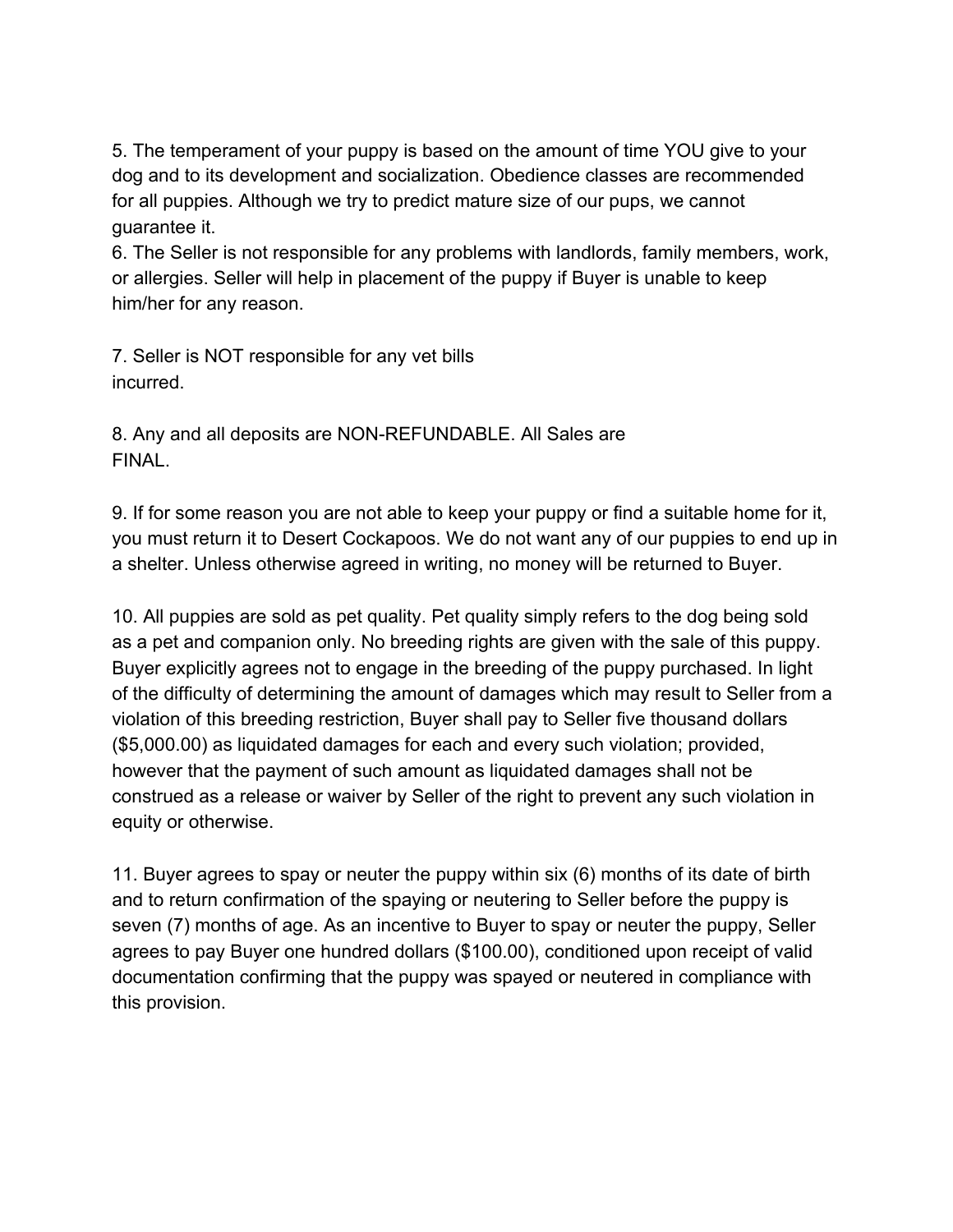12. This Agreement, including the applicable rights and guarantees of both Buyer and Seller hereunder may NOT be assigned or transferred by Buyer without the express written consent of the Seller. Buyer shall promptly give Seller notice of any such sale or transfer of the puppy, prior to spaying or neutering the puppy. Buyer understands and agrees to be held jointly and severally liable for any violation of the breeding restriction expressed in paragraph ten (10) above, whether any such breeding took place under the Buyer's care and possession or any subsequent Buyer's care and possession.

13. The terms of this Agreement may not be modified or amended except by an instrument in writing executed by each of the parties hereto. This Agreement supersedes any prior agreements, negotiations and communications, oral or written, and contains the entire agreement between Buyer and Seller. No subsequent agreement, representation, or promise made by either party hereto, or by or to an employee, officer, agent or representative of either party hereto shall be of any effect unless it is in writing and executed by the party to be bound thereby.

14. The exercise, validity, construction, operation and effect of this Agreement in all of its terms and provisions shall be determined, governed, and construed in accordance with the laws of the State of Arizona.

15. In any action or proceeding at law or in equity to enforce any of the provisions or rights under this Agreement, the unsuccessful party to such litigation, as determined by the Court in a final judgment or decree, shall pay the successful party or parties all costs, expenses, and reasonably attorneys' fees incurred by the successful party or parties (including without limitation, costs, expenses, and fees on any appeals), and if the successful party recovers judgment in any such action or proceeding, such costs, expenses, and attorneys' fees shall be included as part of the judgment.

16. The invalidity or unenforceability of any provision of this Agreement shall not affect the validity or enforceability of any other provision hereof.

17. Upon signing below, both Buyer and Seller agree to all terms and conditions within this contract. Contract is not valid unless signed both parties AND returned to Desert Cockapoos.